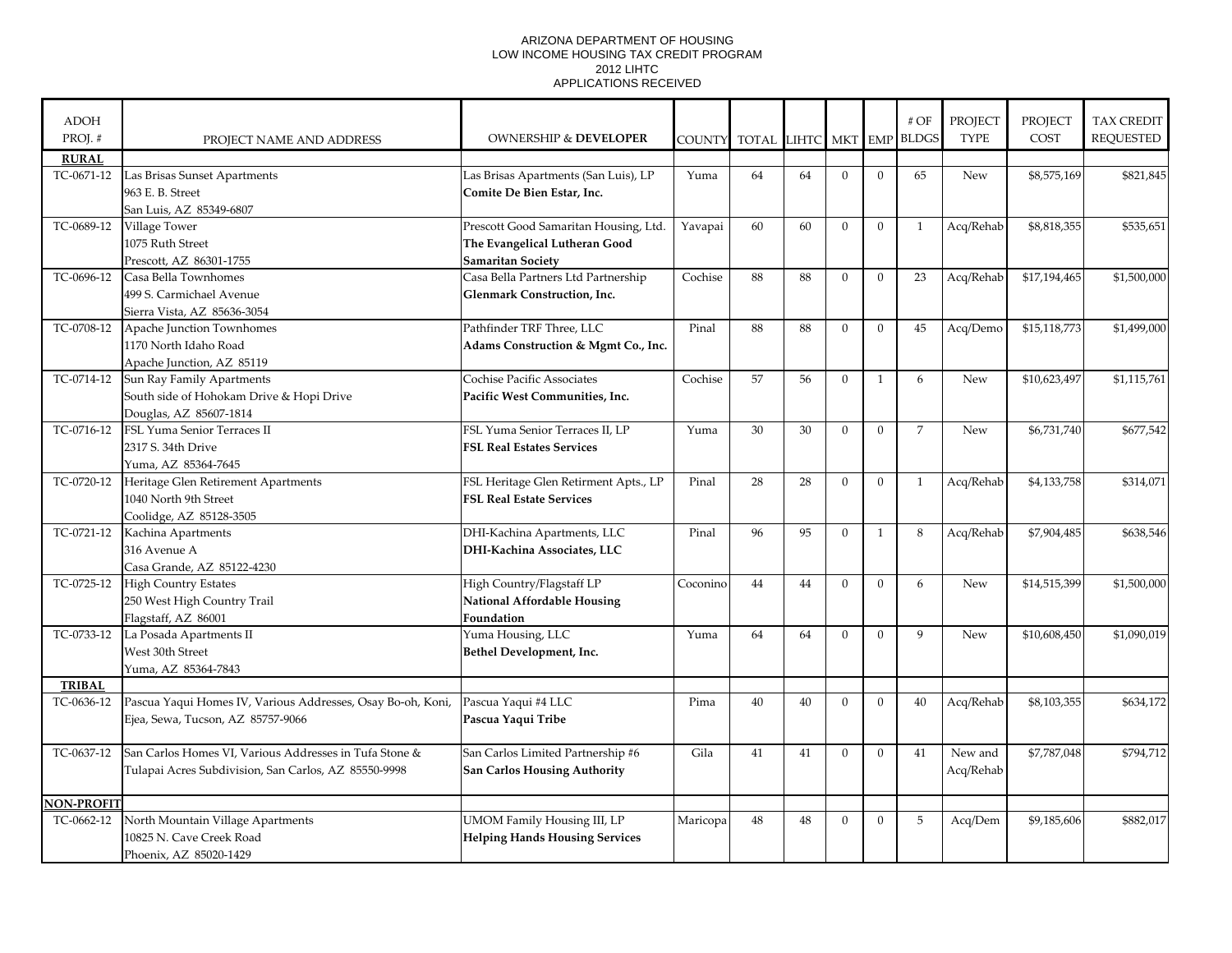## ARIZONA DEPARTMENT OF HOUSING LOW INCOME HOUSING TAX CREDIT PROGRAM 2012 LIHTC APPLICATIONS RECEIVED

| <b>ADOH</b>    |                                                              |                                                |               |       |       |                |                | # OF         | <b>PROJECT</b> | <b>PROJECT</b> | <b>TAX CREDIT</b> |
|----------------|--------------------------------------------------------------|------------------------------------------------|---------------|-------|-------|----------------|----------------|--------------|----------------|----------------|-------------------|
| PROJ.#         | PROJECT NAME AND ADDRESS                                     | <b>OWNERSHIP &amp; DEVELOPER</b>               | <b>COUNTY</b> | TOTAL | LIHTC | MKT EMP        |                | <b>BLDGS</b> | <b>TYPE</b>    | COST           | <b>REQUESTED</b>  |
| TC-0692-12     | Norwood Village Apts.                                        | Norwood Village Apts., LLC                     | Maricopa      | 95    | 95    | $\mathbf{0}$   | $\overline{0}$ | 18           | Acq/Rehab      | \$15,798,107   | \$1,353,739       |
|                | 6738 N. 4th Avenue                                           | Gorman & Company, Inc.                         |               |       |       |                |                |              |                |                |                   |
|                | Glendale, AZ 85301-3513                                      |                                                |               |       |       |                |                |              |                |                |                   |
| TC-0695-12     | Escobedo at Verde Vista                                      | Escobedo at Verde Vista, LLC                   | Maricopa      | 70    | 70    | $\mathbf{0}$   | $\mathbf{0}$   | 14           | Acq/Dem        | \$14,389,971   | \$1,500,000       |
|                | 125 E. University Drive                                      | Gorman & Co., Inc.                             |               |       |       |                |                |              |                |                |                   |
|                | Mesa, AZ 85201-5939                                          |                                                |               |       |       |                |                |              |                |                |                   |
| TC-0697-12     | Courtyard at Mission Lane                                    | Courtyard at Mission Lane, LLC                 | Maricopa      | 40    | 40    | $\Omega$       | $\Omega$       | $\mathbf{Q}$ | New            | \$10,084,087   | \$1,082,357       |
|                | 619 W. Mission Lane                                          | Gorman & Company, Inc.                         |               |       |       |                |                |              |                |                |                   |
|                | Phoenix, AZ 8502-3541                                        |                                                |               |       |       |                |                |              |                |                |                   |
| TC-0709-12     | Sunnyside Pointe Villas                                      | Sunnyside Pointe Villas Ltd Partnership        | Pima          | 90    | 90    | $\Omega$       | $\Omega$       | 91           | <b>New</b>     | \$13,543,330   | \$1,378,887       |
|                | South Park Avenue & Irvington Road                           | La Frontera Partners, Inc.                     |               |       |       |                |                |              |                |                |                   |
|                | Tucson, AZ 85706-2210                                        |                                                |               |       |       |                |                |              |                |                |                   |
| TC-0717-12     | Landmark Senior Living                                       | Landmark Senior Living, LP                     | Maricopa      | 52    | 52    | $\Omega$       | $\mathbf{1}$   | 3            | <b>New</b>     | \$7,792,071    | \$767,373         |
|                | 8280 N. 59th Avenue                                          | Native American Connections, Inc.              |               |       |       |                |                |              |                |                |                   |
|                | Glendale, AZ 85302-6708                                      |                                                |               |       |       |                |                |              |                |                |                   |
| TC-0718-12     | La Mesita                                                    | La Mesita Apartments, LP                       | Maricopa      | 80    | 80    | $\mathbf{0}$   | $\mathbf{1}$   | 3            | Acq/Dem        | \$14,496,416   | \$1,360,524       |
|                | 2254 West Main Street                                        | A New Leaf, Inc.                               |               |       |       |                |                |              | <b>New</b>     |                |                   |
|                | Mesa, AZ 85201-6806                                          |                                                |               |       |       |                |                |              |                |                |                   |
| TC-0734-12     | Washington Pointe Apartments                                 | Washington Pointe, LLC                         | Maricopa      | 54    | 54    | $\Omega$       | $\theta$       | $\mathbf{1}$ | <b>New</b>     | \$8,827,884    | \$850,897         |
|                | SW corner E. Washington St. & S. 16th St.                    | Bethel Development, Inc.                       |               |       |       |                |                |              |                |                |                   |
|                | Phoenix, AZ 85034-1108                                       |                                                |               |       |       |                |                |              |                |                |                   |
| <b>GENERAL</b> |                                                              |                                                |               |       |       |                |                |              |                |                |                   |
| TC-0634-12     | Pascua Yaqui Homes III, Various Addresses W. Calle Senu & S. | Pascua Yaqui #3 LLC                            | Maricopa      | 37    | 37    | $\overline{0}$ | $\overline{0}$ | 15           | New            | \$7,154,804    | \$806,697         |
|                | Calle Tomi, Guadalupe, AZ 85283-5053                         | Pascua Yaqui Tribe                             |               |       |       |                |                |              |                |                |                   |
|                |                                                              |                                                |               |       |       |                |                |              |                |                |                   |
| TC-0648-12     | Highland Metro Apts                                          | Highland Affordable Housing Partners, Maricopa |               | 62    | 62    | $\mathbf{0}$   | $\mathbf{0}$   | 19           | <b>New</b>     | \$10,780,038   | \$1,000,000       |
|                | 912 West Highland Avenue                                     | <b>LLC</b>                                     |               |       |       |                |                |              | Acq/Rehab      |                |                   |
|                | Phoenix, AZ 85013-2442                                       | Desco Arizona Affordable Housing,              |               |       |       |                |                |              |                |                |                   |
| TC-0649-12     | Garfield Sacred Heart Housing                                | Garfield Sacred Heart Housing, LLC             | Maricopa      | 100   | 100   | $\Omega$       | $\theta$       | $\mathbf{1}$ | Acq/Rehab      | \$18,728,034   | \$1,500,000       |
|                | 1110 North 16th Street                                       | Desco Arizona Affordable Housing,              |               |       |       |                |                |              |                |                |                   |
|                | Phoenix, AZ 85006-3609                                       | <b>LLC</b>                                     |               |       |       |                |                |              |                |                |                   |
| TC-0655-12     | Aurora Village                                               | Aurora Village, LP                             | Maricopa      | 65    | 65    | $\Omega$       | $\Omega$       | $\mathbf{1}$ | Acq/Dem        | \$10,236,997   | \$1,030,871       |
|                | 12238 North 113th Avenue                                     | Englewood Development Company,                 |               |       |       |                |                |              |                |                |                   |
|                | Youngtown, AZ 85363-1209                                     | Inc.                                           |               |       |       |                |                |              |                |                |                   |
| TC-0678-12     | Las Casitas                                                  | Van Buren Affordable Housing LP                | Maricopa      | 30    | 30    | $\mathbf{0}$   | $\theta$       | 25           | Acq/Rehab      | \$3,659,112    | \$317,284         |
|                | 1930 W. Van Buren Street                                     | <b>CDP Affordable Housing Corporation</b>      |               |       |       |                |                |              |                |                |                   |
|                | Phoenix, AZ 85009                                            |                                                |               |       |       |                |                |              |                |                |                   |
| TC-0681-12     | The Marquee                                                  | Marquee Affordable Housing, LP                 | Maricopa      | 34    | 34    | $\mathbf{0}$   | $\mathbf{0}$   | 1            | Acq/Rehab      | \$4,566,903    | \$361,544         |
|                | 620 N. 2nd Avenue                                            | CDP Affordable Housing Corp.                   |               |       |       |                |                |              |                |                |                   |
|                | Phoenix, AZ 85003-1547                                       |                                                |               |       |       |                |                |              |                |                |                   |